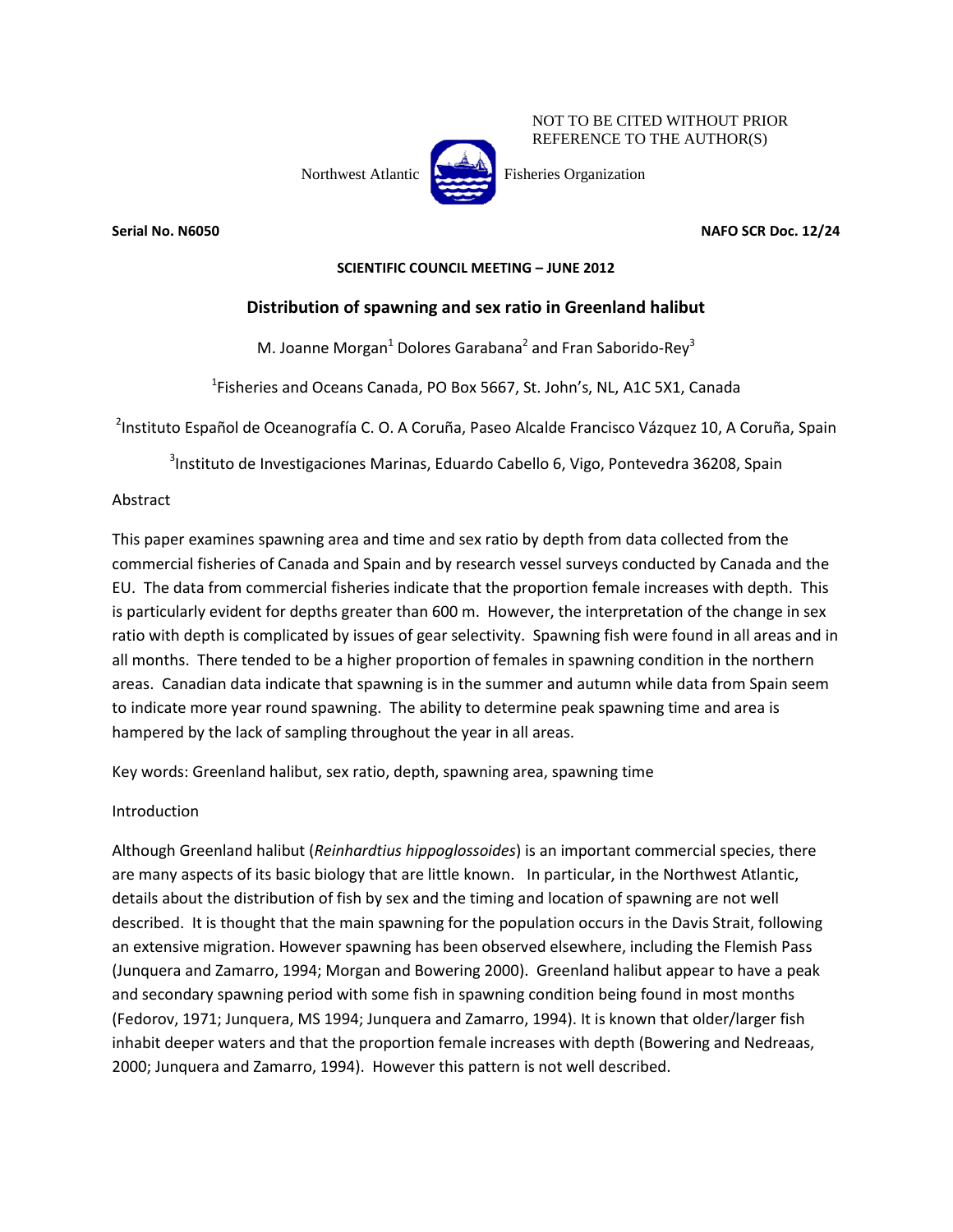The purpose of this study was to examine available data for spawning females and sex ratio to gain more insight into the distribution and timing of spawning as well as the distribution of female fish. This study brings together data collected by Canada and by Spain from both commercial and research vessels to examine the distribution of male and female Greenland halibut and to determine if spawning areas and times can be identified.

### Methods

Data consisted of samples collected from both the commercial fishery conducted by Canada and Spain and on research vessel surveys (RV) conducted by Canada and Spain. Collections made by Spain were for age determination and also length, sex and maturity sampling. Spanish data came from Divisions 3LMNO. Commercial data were collected in all months and over the years 1992-2009. Research vessel data were collected in three annual surveys in months 4 to 8, covering different Divisions. Data were collected from 1988-2009 in Division 3M during an EU funded survey in conjunction with Portugal, from 1995-2009 in Divisions 3NO and from 2003 to 2009 in Division 3L.

Canadian data consisted of collections from both commercial and research vessel surveys for the main purpose of age determination which were collected in a length stratified manner and also length, sex, maturity sampling (LSM) which is random. The research vessel data came from all Divisions from 0A to 3O, although SA1 was not included in these analyses. RV data were collected in all months (although not every month in every year) from 1978-2009. Canadian commercial aag data were more extensive than lsm data. Canadian commercial data were available from Divisions 0A to 3O, although there were no data from 3M. Canadian commercial aag data were available from 1965-2008 (continuously from 1993) and over months 1-11. LSM data from the Canadian commercial fishery were available from 1997-2009, for Divisions 0B, 2J, 3K, 3L and 3O for months 1, 2, 4, 5, 6, 7, 8, 9, 11. The collections by the two countries consisted of more than 1 million fish.

To examine sex ratio the proportion female was calculated for each fishing and survey set and plotted relative to depth. Pearson product moment correlations were carried out to determine if sex ratio was related to depth. As the proportion female increases with size, the length of fish caught in each data set was also examined.

Spawning females were identified macroscopically by the presence of hydrated oocytes. The proportion of spawning adult females was calculated from each data source by month and Division.

### Results and Discussion

There is a significant change in the proportion female with depth in the Canadian research vessel data (Fig. 1-2, Table 1). However, the correlation coefficients are very low and the significance is mainly the result of very large sample size. The Spanish research vessel survey data show a similarly low correlation coefficient between proportion female and depth, but the correlation is not significant (Fig. 3, Table 1).

Commercial data from both countries show a significant increase in proportion female with depth (Fig. 4-6, Table 1). This is particularly evident for depths greater than 600 m.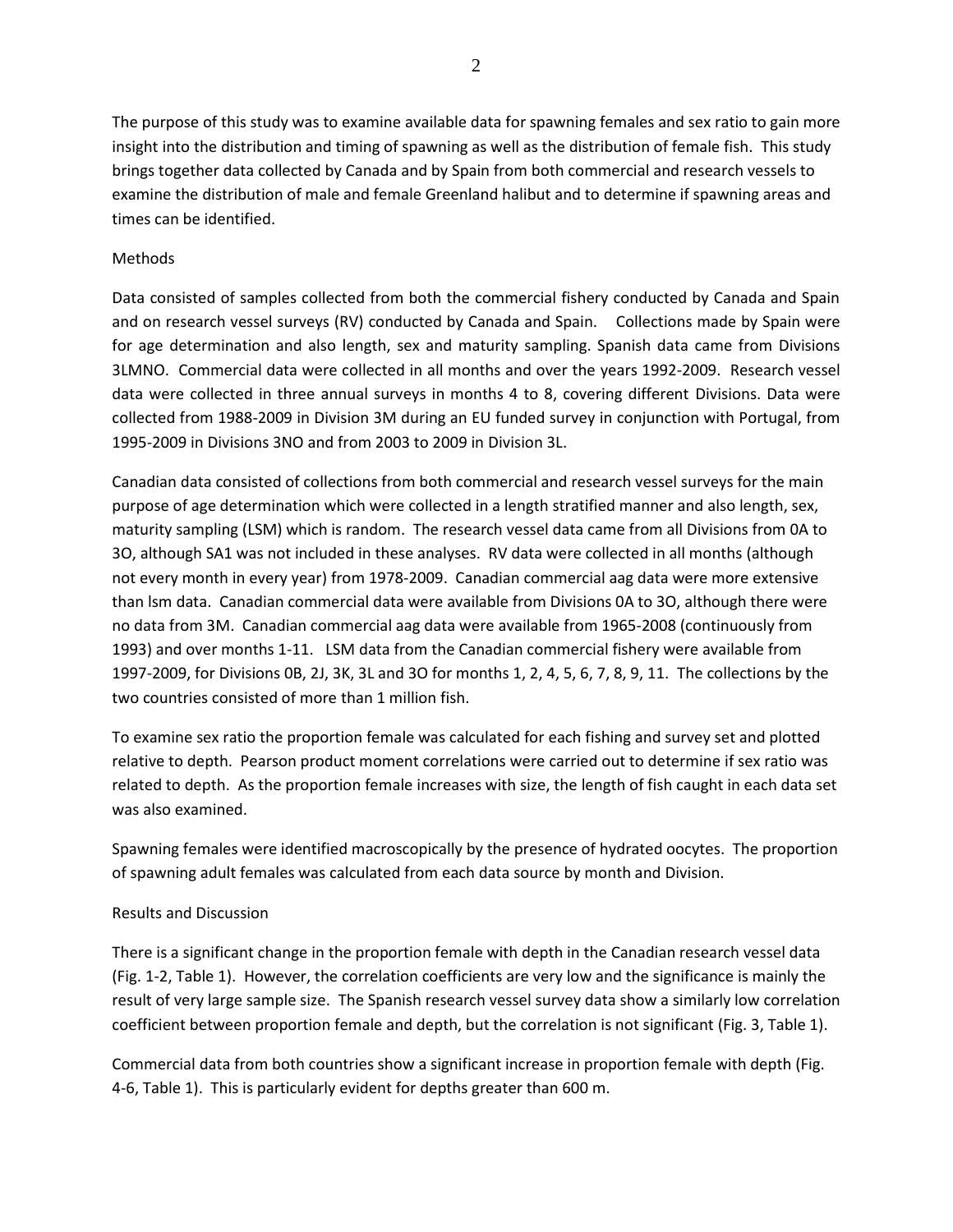The proportion female increases with length in Greenland halibut (de Cardenas MS 1997, Pochtar and Fomin MS 2012). The change in sex ratio with depth may not be detected in the research vessel data because of an inability of the survey gear to catch large fish. This was examined by looking at the length range, the mean length and the proportion of fish greater than 70 cm in the commercial and survey data from each country (Table 2). In the Canadian data the mean length caught is higher in the commercial than RV data but this is at least partly the result of the fact that the commercial fisheries do not capture fish as small as the survey. Small and large fish are present at all depths, although the mean size increases with depth. In the Spanish data, there is also an increase in mean length with depth. In this case the larger mean size caught by the commercial fleet is partly a result of the fact that the maximum size caught in the commercial fishery is generally larger. The proportion of big fish is larger at greater depths in the commercial fishery of both countries than in the RV surveys. The increase in sex ratio at depth is probably a result of the increase in the number of larger fish (which are more likely to be female). However, part of the difference between the results from the commercial fleets and the surveys is likely due to size selectivity differences between them.

Canadian data used to examine spawning area and time extend into SA0. Both Canadian commercial and RV data indicate that more spawning occurs in the north, but that spawning fish are found in most Divisions (Tables 3 and 4). Data from Spain also indicate spawning throughout the area but data are limited to Div. 3LMNO (Table 5 and 6). The presence of spawning fish outside of the Davis Strait is consistent with the findings of Junquera and Zamarro (MS 1994) and Morgan and Bowering (MS 2000) who used some of the same data. Canadian data indicate that spawning is in the summer and autumn, while data from Spain seem to indicate more year round spawning. Junquera and Zamarro (MS 1994) also found spawning in most months but with peaks in July-August (20%), September (7%) and December (7%).

Data on spawning time and area are limited as there is not year round sampling in all areas. It would be difficult for instance to examine any trends in spawning time across years. Some of the differences between the data sets are likely related to difference in sampling coverage. For example, data from the Spanish commercial fishery indicates a high percentage of spawning fish in January, while Canadian data indicate no spawning in that month. The Spanish commercial data are from Div. 3LMN while Canadian sampling was limited in those Divisions in January. Limited sampling may also skew the results either positively or negatively. For example, the large percentage of spawning fish in Div. 2H in July in the Canadian commercial data is based on only 18 adult fish and should be viewed with caution. However, it is still clear that some spawning occurs throughout the area and throughout the year. Although spawning seems more prevalent in the north it is not possible at this time to assign relative importance quantitatively. The data may be too limited to determine if there have been any shifts in spawning area and time. The ability to determine peak spawning time is hampered by the lack of sampling throughout the year in all areas.

#### **Acknowledgments**

We thank all of the people involved in the collection and processing of the samples. This work was supported by funds from the Canada-Spain Marine Science Collaboration Initiative.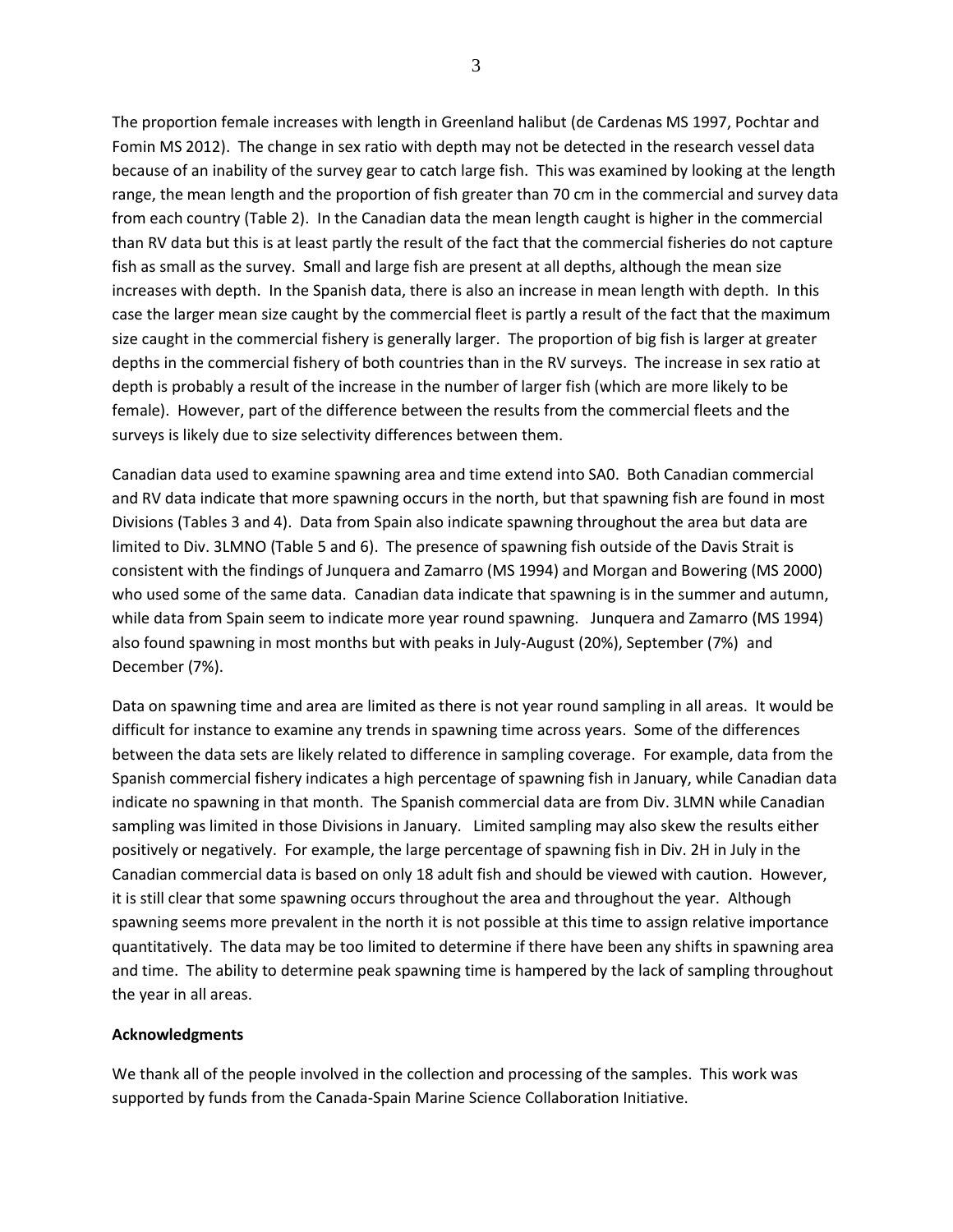#### References

BOWERING, W.R. and K.H. NEDREAAS. 2000. A comparison of Greenland halibut (Reinhardtius hippoglossoides (Walbaum)) fisheries and distribution in the Northwest and Northeast Atlantic. Sarsia 85:61-76.

DE CARDENAS, E. MS 1997. Influence of latitude on the catchability of Greenland halibut. NAFO SCR Doc. 97/34 Ser. No. N2866.

FEDOROV, K. YE. 1971. The state of the gonads of the Barents Sea Greenland halibut [Reinhardtius hippoglossoides (Walb.)] in connection with the failure to spawn. J. Ichth. 11: 673-682.

JUNQUERA S. MS 1994. Analysis of the variations in the spatial distribution and spawning of the Greenland halibut in Divisions 3LMN (1990-93). NAFO SCR Doc., No. 25, Serial No. N2391, 12p.

JUNQUERA, S. and J. ZAMARRO MS 1994. Sexual maturity and spawning of Greenland halibut (Reinhardtius hippoglossoides) from Flemish Pass area. NAFO Sci. Coun. Studies 20: 47-52.

MORGAN, M.J. and W.R. BOWERING. MS 2000. Maturity at age and size of Greenland halibut (Reinhardtius hippoglossoides) and geographic distribution of spawning fish. NAFO SCR Doc. 00/6 Ser. No. N4225

POCHTAR, M. and K. FOMIN. MS 2012. Russian research report for 2011. NAFO SCS Doc. 12/05 Ser. No. N6018.

| Source                                       | Correlation coefficient | P value  | Number of sets |
|----------------------------------------------|-------------------------|----------|----------------|
| Canadian RV AAG                              | 0.054                   | < 0.0001 | 12615          |
| Canadian RV LSM                              | $-0.02$                 | < 0.05   | 13047          |
| <b>EU Spain RV</b>                           | 0.015                   | 0.45     | 2451           |
| Canadian commercial<br>AAG                   | 0.26                    | 0.08     | 46             |
| Canadian commercial<br>AAG greater than 600m | 0.74                    | < 0.0001 | 33             |
| Canadian commercial<br><b>LSM</b>            | 0.39                    | < 0.0001 | 180            |
| Spanish commercial                           | 0.18                    | < 0.0001 | 8072           |

### Table 1. Correlation of proportion female with depth from various sources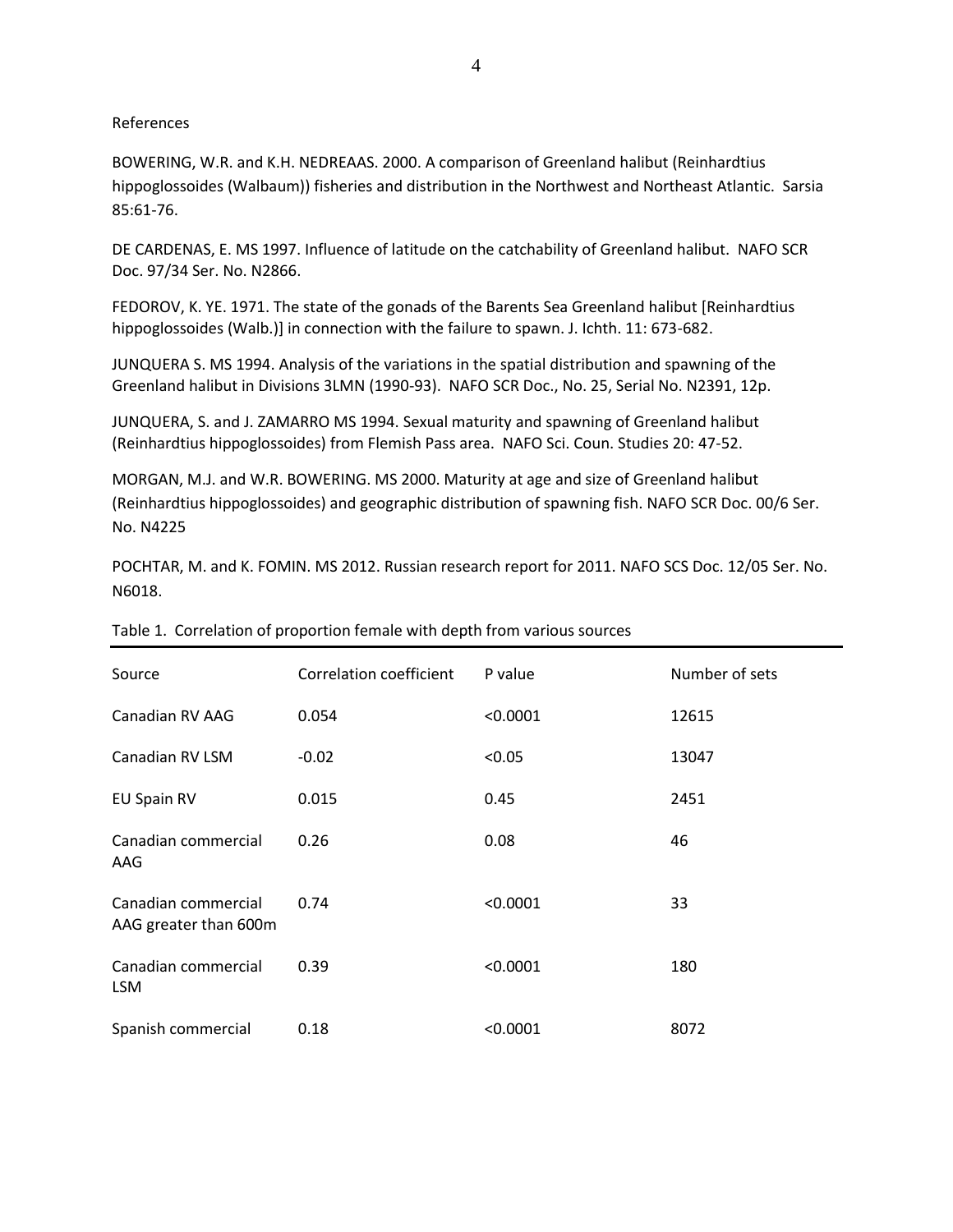5

Table 2. Length range and mean length caught at different depths (less than 400m, 400-1000 and greater than 1000 m) by sex (1=male, 5=female) in RV and commercial samples, along with the proportion of fish greater than or equal to 70 cm (propbig) in each depth range.

#### Canadian commercial LSM Canadian RV LSM

| sex | range         | <b>FREQ</b> | maxlen | minlen | mnlen | sex | range         | <b>FREQ</b> | maxlen | minlen           | mnlen |
|-----|---------------|-------------|--------|--------|-------|-----|---------------|-------------|--------|------------------|-------|
|     | $1$ gt $1000$ | 2245        | 78.5   | 34.5   | 52.3  |     | $1$ gt $1000$ | 12228       | 86.5   | 8.5              | 46.   |
|     | 1 lt1000      | 17184       | 76.5   | 28.5   | 49.4  |     | 1 lt1000      | 83704       | 100.5  | 8.5              | 34.   |
|     | 1 llt400      | 4387        | 64.5   | 32.5   | 47.3  |     | 1 lt400       | 84766       | 98.5   | $4.5^{\circ}$    | 27.   |
|     | $5$ gt1000    | 7611        | 106.5  | 34.5   | 63.3  |     | $5$ gt $1000$ | 11363       | 100.5  | 6.5              | 46.   |
|     | 5 It 1000     | 22671       | 98.5   | 28.5   | 52.7  |     | 5 lt1000      | 76161       | 110.5  | 6.5              | 33.   |
|     | 5 It 400      | 5535        | 86.5   | 26.5   | 47.9  |     | 5 It400       | 83413       | 114.5  | 2.5 <sub>l</sub> | 27.   |

| ועוכ∟ ו   |             |        |        |       |     | Calidulali NV LJIVI  |             |        |        |       |
|-----------|-------------|--------|--------|-------|-----|----------------------|-------------|--------|--------|-------|
| range     | <b>FREQ</b> | maxlen | minlen | mnlen | sex | range                | <b>FREQ</b> | maxlen | minlen | mnlen |
| 1 gt1000  | 2245        | 78.5   | 34.5   | 52.3  |     | 1 gt 1000            | 12228       | 86.5   | 8.5    | 46.4  |
| 1 lt1000  | 17184       | 76.5   | 28.5   | 49.4  |     | 1 lt1000             | 83704       | 100.5  | 8.5    | 34.1  |
| 1 lt400   | 4387        | 64.5   | 32.5   | 47.3  |     | 1 lt400              | 84766       | 98.5   | 4.5    | 27.6  |
| 5 gt 1000 | 7611        | 106.5  | 34.5   | 63.3  |     | 5 gt <sub>1000</sub> | 11363       | 100.5  | 6.5    | 46.8  |
| 5 llt1000 | 22671       | 98.5   | 28.5   | 52.7  |     | 5 lt1000             | 76161       | 110.5  | 6.5    | 33.9  |
| 5 lt400   | 5535        | 86.5   | 26.5   | 47.9  |     | 5 lt400              | 83413       | 114.5  | 2.5    | 27.9  |

proportion big (ge 70 cm) sexes combined

| range | <b>FREQ</b> | nbig | nsmall | $ $ propbig |
|-------|-------------|------|--------|-------------|
|       | 9856        | 2217 | 7639   | 0.22        |
|       | 39855       | 1116 | 38739  | 0.03        |
|       | 9922        | 12   | 9910   | $0.00\,$    |

# Spanish commercial Spanish RV

| sex | range         | <b>FREQ</b> | maxlen | minlen | mnlen | sex | range           | <b>FREQ</b> | maxlen | minlen | mnlen |
|-----|---------------|-------------|--------|--------|-------|-----|-----------------|-------------|--------|--------|-------|
|     | $1$ gt $1000$ | 113148      | 99     |        | 48.0  |     | $1$ gt $1000$   | 1818        | 72     | 10l    | 47.   |
|     | 1 lt1000      | 104351      | 97     | 13     | 43.7  |     | 1 lt1000        | 3649        | 78     | 10I    | 36.   |
|     | 1 lt400       | <b>290</b>  | 59     | 15     | 31.4  |     | 1   It400       | 3903        | 59     | 8      | 25.   |
|     | $5$ gt1000    | 244620      | 1101   | 10     | 54.5  |     | $5\vert$ gt1000 | 4776        | 104    | 10     | 55.   |
|     | 5 It 1000     | 177420      | 120    | 14     | 47.5  |     | 5 It1000        | 7880        | 99     | 10     | 43.   |
|     | 5 lt400       | 450         | 64     | 16     | 32.8  |     | 5 lt400         | 7168        | 81     |        | 28.   |

proportion big (ge 70 cm) sexes combined proportion big (ge 70 cm) sexes combined

| range  | <b>FREQ</b> | nbig   |        | nsmall propbig | range  | <b>FREQ</b> | nbig | nsmall | propbig |
|--------|-------------|--------|--------|----------------|--------|-------------|------|--------|---------|
| gt1000 | 357768      | 290511 | 328717 | 0.08           | gt1000 | 6594        | 728  | 5866   | 0.11    |
| lt1000 | 281771      | 5959   | 275812 | 0.02           | It1000 | 11529       | 139  | 11390  | 0.01    |
| It400  | 740         |        | 740    | $0.0\,$        | lt400  | 11071       |      | 11066  | 0.00    |

| proportion big (ge 70 cm) sexes combined |  |  |  |  |  |
|------------------------------------------|--|--|--|--|--|
|------------------------------------------|--|--|--|--|--|

|        | .           |      |        |         |
|--------|-------------|------|--------|---------|
| range  | <b>FREQ</b> | nbig | nsmall | propbig |
| gt1000 | 23591       | 924  | 22667  | 0.04    |
| lt1000 | 159865      | 1744 | 158121 | 0.01    |
| lt400  | 168179      | 744  | 167435 | 0.00    |

| range     | <b>FREQ</b> | maxlen | minlen          | mnlen | sex | range         | <b>FREQ</b> | maxlen | minlen | mnlen |
|-----------|-------------|--------|-----------------|-------|-----|---------------|-------------|--------|--------|-------|
| 1 gt1000  | 113148      | 991    |                 | 48.0  |     | $1$ gt $1000$ | 1818l       |        | 10I    | 47.9  |
| 1 lt1000  | 104351      | 97     | 13              | 43.7  |     | 1 lt1000      | 3649        | 78     | 10     | 36.3  |
| 1 lt400   | 290         | 59     | 15              | 31.4  |     | 1 lt400       | 3903        | 59     | 8      | 25.7  |
| 5 gt1000  | 244620      | 110    | 10 <sup>1</sup> | 54.5  |     | $5$ gt1000    | 4776        | 104    | 10     | 55.6  |
| 5 llt1000 | 177420      | 120    | 14              | 47.5  |     | 5 lt1000      | 7880        | 99     | 10     | 43.4  |
| 5 lt400   | 450         | 64     | 16              | 32.8  |     | 5 lt400       | 7168        | 81     |        | 28.6  |

| range  | <b>FREQ</b> | nbig | nsmall | propbig |
|--------|-------------|------|--------|---------|
| gt1000 | 6594        | 728l | 5866   | 0.11    |
| lt1000 | 11529       | 139  | 11390  | 0.01    |
| lt400  | 11071       | 5    | 11066  | 0.00    |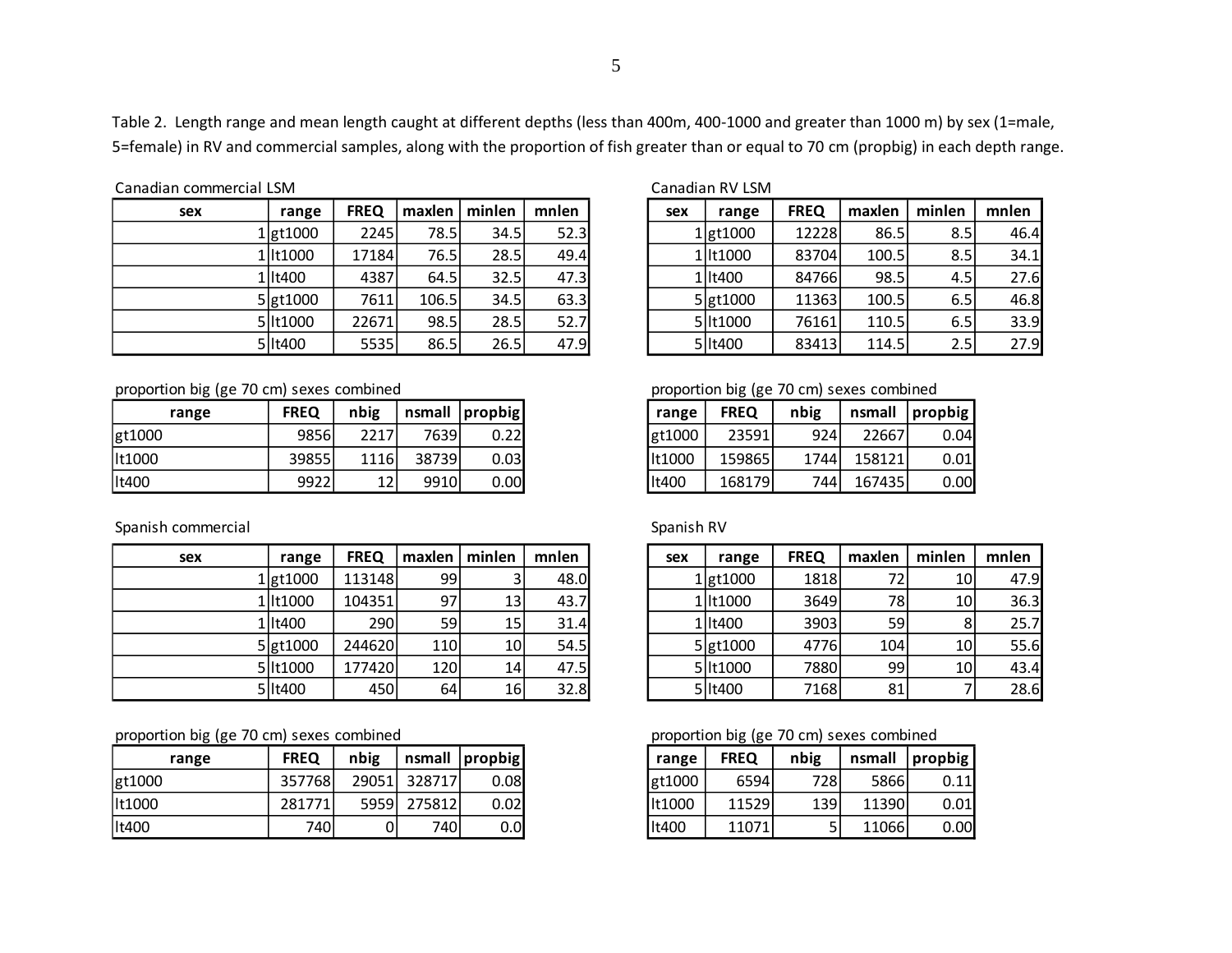6

|                 | month |      |      |      |      |      |      |      |       |      |       |          |       |
|-----------------|-------|------|------|------|------|------|------|------|-------|------|-------|----------|-------|
| Division        | 1     | 2    | 3    | 4    | 5    | 6    | 7    | 8    | 9     | 10   | 11    | 12 total |       |
| 0A              |       |      |      |      |      |      |      |      | 17.09 | 0.00 |       |          | 11.59 |
| 0B              |       |      |      |      |      |      |      | 7.75 | 9.93  | 0.00 |       |          | 4.69  |
| 2G              |       |      |      |      |      |      |      | 0.00 | 0.00  | 0.00 | 33.98 |          | 8.62  |
| 2H              |       |      |      |      |      |      | 4.98 | 0.00 | 23.81 | 4.98 | 2.41  | 0.00     | 2.78  |
| 2J              |       |      |      |      |      |      | 0.00 | 0.00 | 0.00  | 3.70 | 3.96  | 0.00     | 2.86  |
| 3K              |       |      |      | 0.00 |      |      | 0.00 |      | 2.03  | 0.00 | 1.86  | 0.00     | 1.14  |
| 3L              | 0.00  | 0.00 | 0.00 | 0.00 |      | 0.00 |      |      | 10.22 | 0.00 | 0.00  | 0.00     | 4.59  |
| 3M              | 0.00  | 0.00 | 0.00 |      |      |      |      |      | 0.00  | 0.00 |       | 0.00     | 0.00  |
| 3N              |       | 0.00 |      | 0.00 | 0.00 |      |      |      | 0.00  | 0.00 |       |          | 0.00  |
| 30 <sup>°</sup> |       |      |      |      | 0.00 |      |      |      | 0.00  | 0.00 |       |          | 0.00  |
| total           | 0.00  | 0.00 | 0.00 | 0.00 | 0.00 | 0.00 | 3.06 | 1.47 | 6.57  | 2.02 | 5.61  | 0.00     |       |

Table 3. Percent of adult females that were in spawning condition by Division and month from Canadian RV LSM data.

Table 4. Percent of adult females that were in spawning condition by Division and month from Canadian commercial LSM data.

|          | month |                |      |      |      |      |                |      |      |      |    |          |
|----------|-------|----------------|------|------|------|------|----------------|------|------|------|----|----------|
| Division | 1     | $\overline{2}$ | 3    | 4    | 5    | 6    | $\overline{7}$ | 8    | 9    | 10   | 11 | 12 total |
| 0A       |       |                |      |      |      |      |                |      |      |      |    |          |
| 0B       |       |                |      |      |      |      | 14.76          |      | 0.00 | 0.41 |    | 7.98     |
| 2G       |       |                |      |      |      |      | 8.48           | 6.91 | 0.45 |      |    | 4.29     |
| 2H       |       |                |      |      |      |      | 22.22          |      |      |      |    | 22.22    |
| 2J       |       |                |      |      | 0.00 | 0.00 | 1.12           | 0.00 |      |      |    | 0.54     |
| 3K       |       |                |      |      | 1.30 | 0.14 | 0.10           | 6.12 | 0.92 |      |    | 1.38     |
| 3L       |       |                |      |      | 0.24 | 0.00 | 0.93           | 3.39 |      |      |    | 0.66     |
| 3M       |       |                |      |      |      |      |                |      |      |      |    |          |
| 3N       |       |                |      |      |      |      |                |      |      |      |    |          |
| 30       | 0.00  |                | 0.00 | 1.64 |      |      |                |      |      |      |    | 0.72     |
| total    | 0.00  |                | 0.00 | 1.64 | 0.84 | 0.11 | 6.72           | 6.43 | 0.37 | 0.41 |    |          |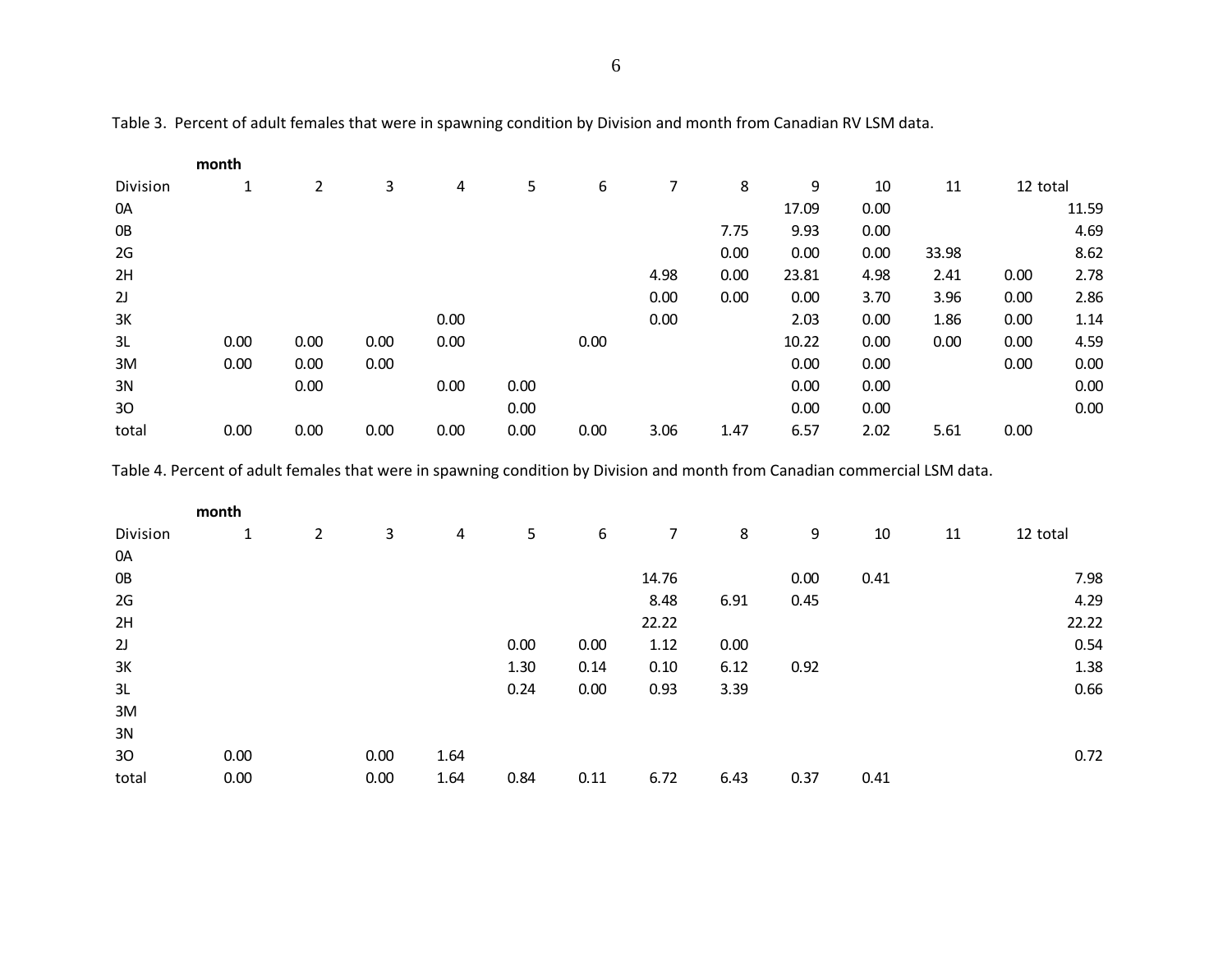|                 | month |  |      |      |      |      |      |    |    |            |
|-----------------|-------|--|------|------|------|------|------|----|----|------------|
| <b>Division</b> |       |  |      |      |      |      |      | 10 | 11 | $12$ total |
| 3L              |       |  |      |      | 0.78 | 0.00 | 0.11 |    |    | 0.09       |
| 3M              |       |  |      |      | 0.00 | 0.00 |      |    |    | 0.00       |
| 3N              |       |  | 1.04 | 0.68 | 0.00 |      |      |    |    | 0.41       |
| 30              |       |  |      | 1.50 | 0.00 |      |      |    |    | 0.70       |
| total           |       |  | 1.04 | 0.84 | 0.04 | 0.00 | 0.11 |    |    |            |

Table 5. Percent of adult females that were in spawning condition by Division and month from EU Spain RV data.

Table 6. Percent of adult females that were in spawning condition by Division and month from Spanish commercial data.

|          | month |      |      |      |      |      |      |      |      |      |      |          |      |
|----------|-------|------|------|------|------|------|------|------|------|------|------|----------|------|
| Division |       |      |      | 4    | 5.   | 6    |      | 8    | 9    | 10   | 11   | 12 total |      |
| 3L       | 3.52  | 2.69 | 2.70 | 3.52 | 0.50 | 0.71 | 3.07 | 2.71 | 1.90 | 3.60 | 1.68 | 5.03     | 2.35 |
| 3M       | 4.42  | 2.16 | 2.62 | 0.36 | 0.78 | 1.14 | 9.95 | 3.90 | 0.99 | 3.78 | 0.30 | 0.53     | 2.22 |
| 3N       | 13.36 | 0.00 | 0.87 | 1.25 | 0.36 | 3.86 | 7.22 | 4.19 | 2.84 | 3.85 | 1.88 | 0.96     | 3.16 |
| 30       |       | 0.00 |      | 0.71 | 0.43 | 0.00 | 0.00 | 0.00 | 3.39 | 2.13 | 0.31 | 0.00     | 0.59 |
| total    | 4.40  | 2.38 | 2.57 | 1.88 | 0.56 | 1.27 | 4.83 | 3.31 | 2.23 | 3.73 | 1.51 | 3.65     |      |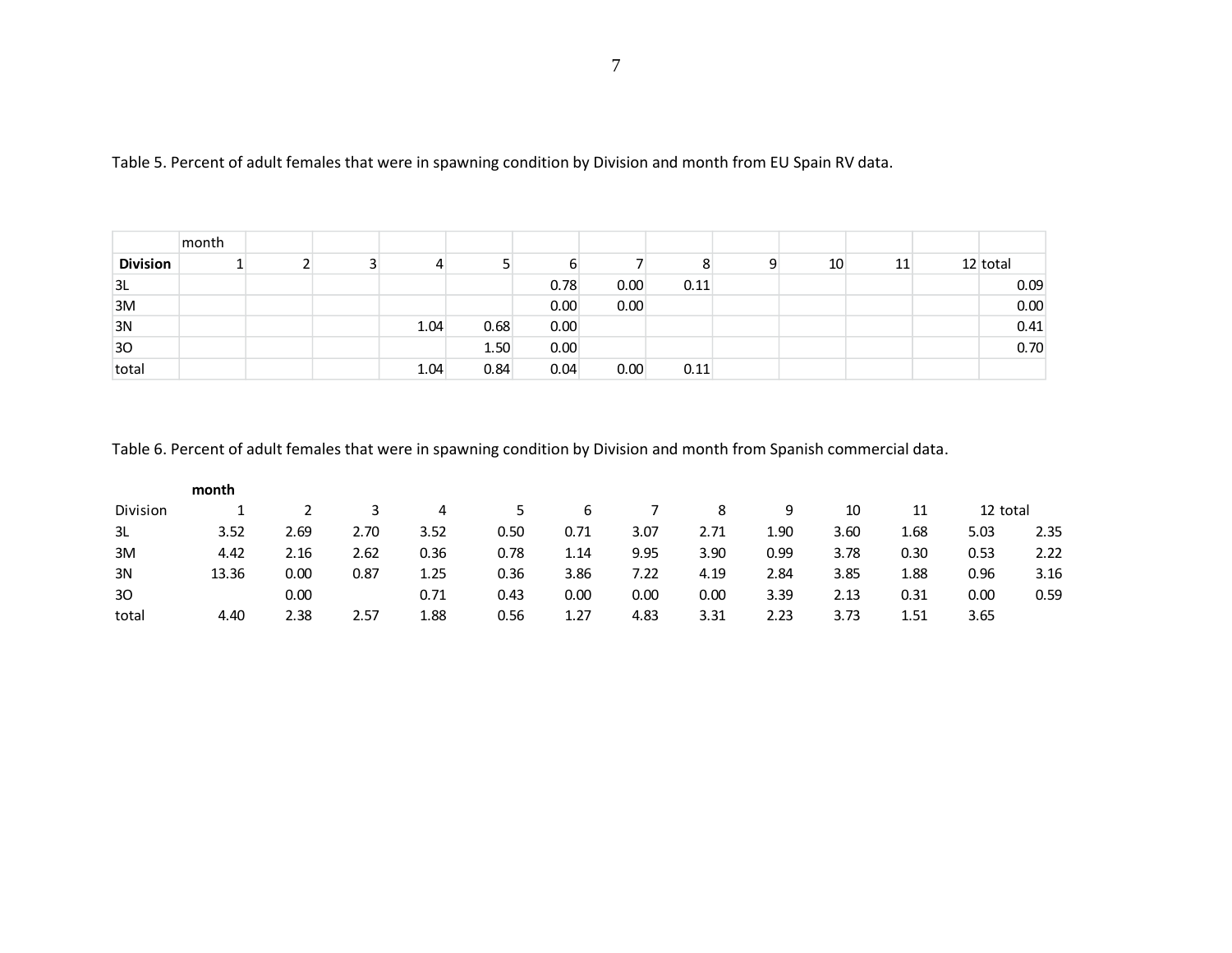

**Canadian RV AAG** 

Figure 1. Proportion female by depth from data collected for the determination of age composition by Canadian research vessels.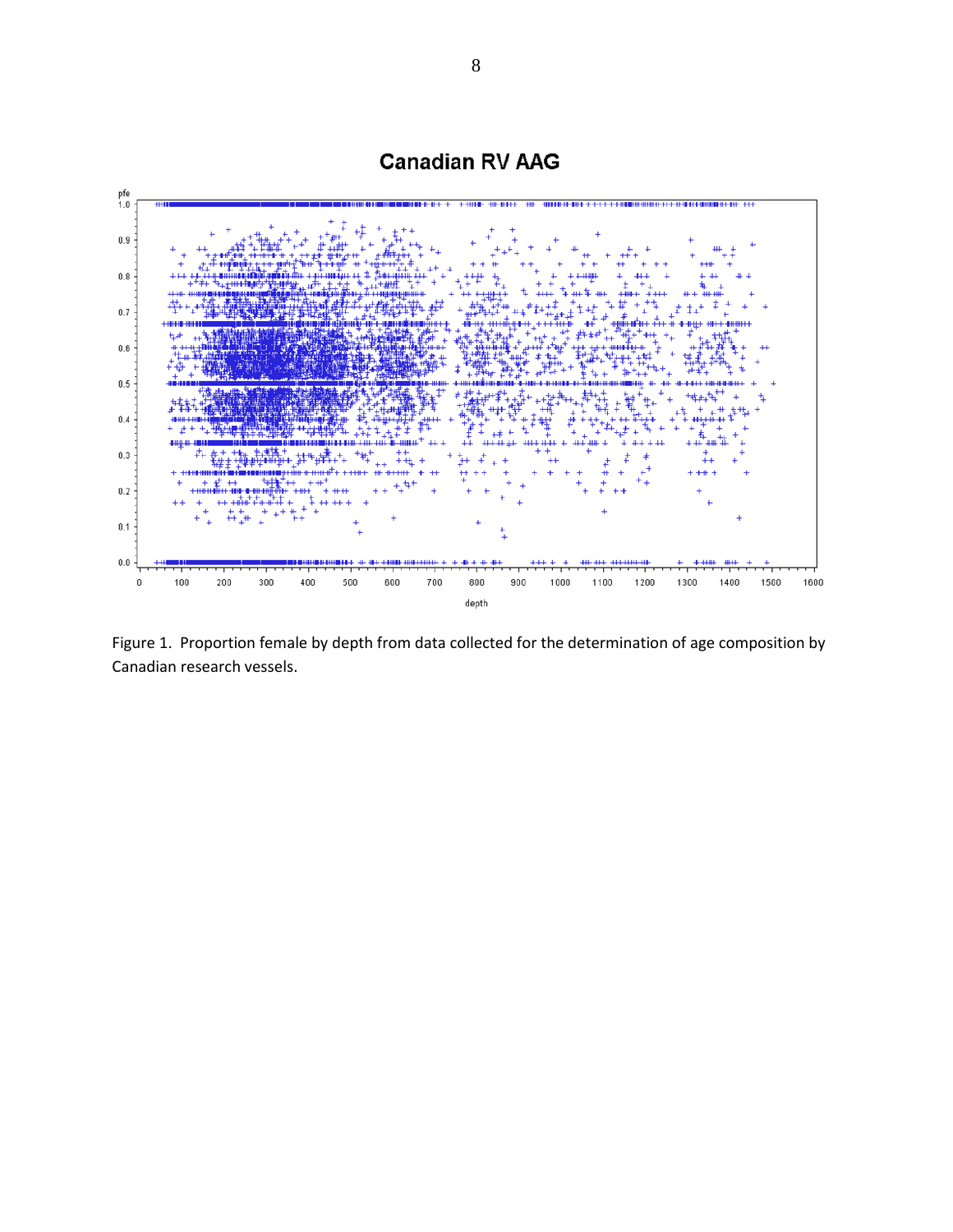

Figure 2. Proportion female by depth from data collected by research vessels from EU-Spain.

# Spanish RV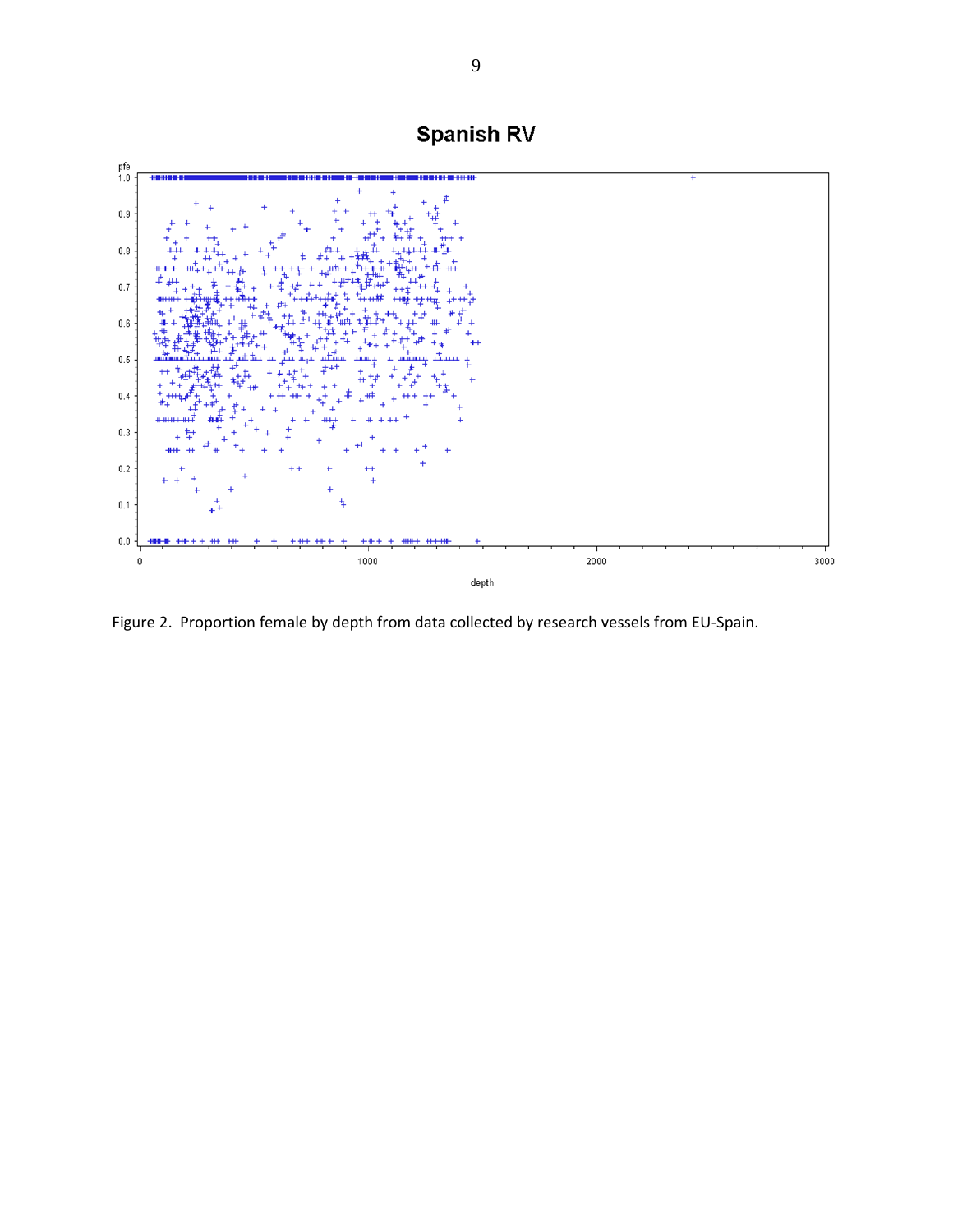

Figure 3. Proportion female by depth from data collected for the determination length, sex and maturity composition by Canadian research vessels.

**Canadian RV LSM**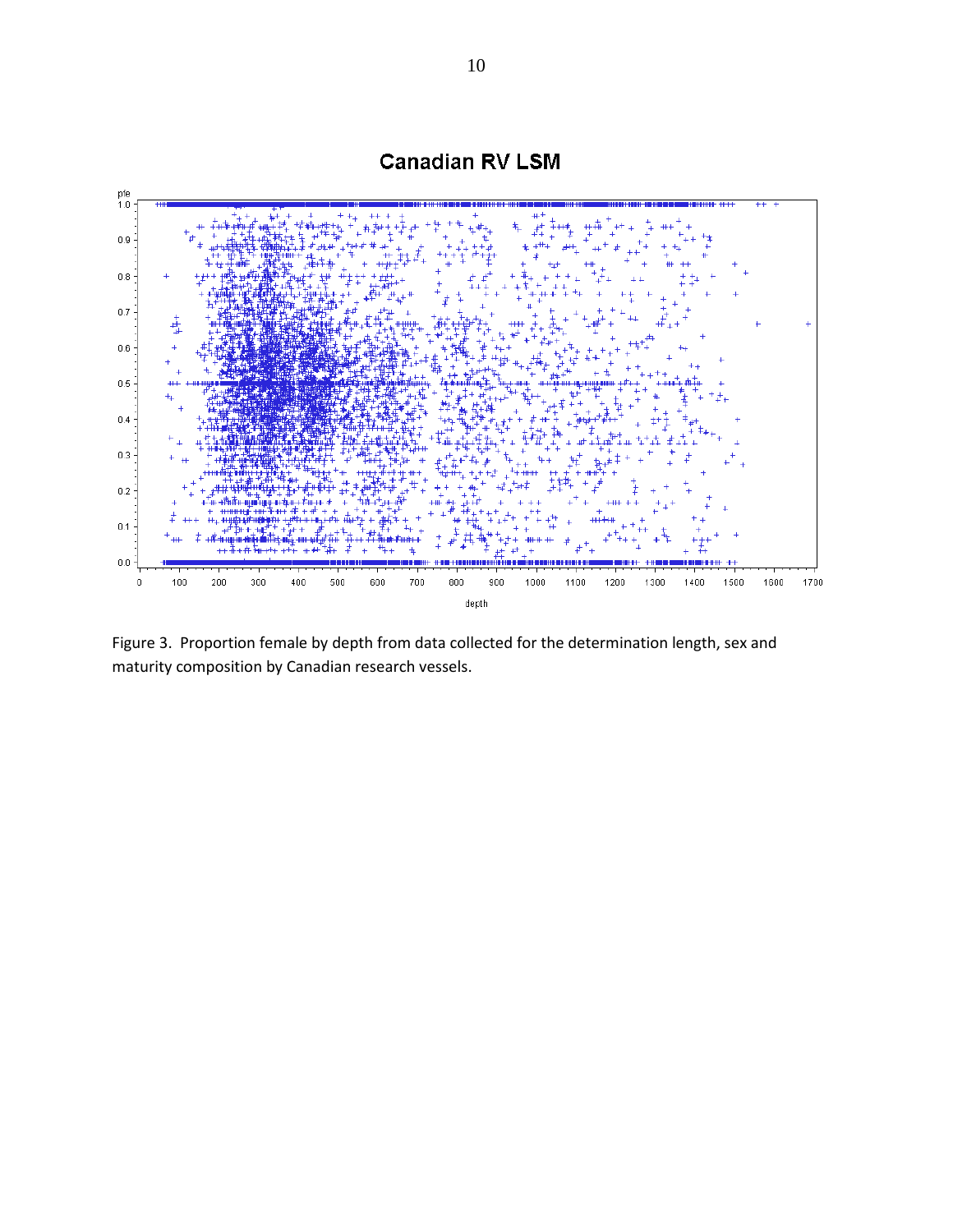

Figure 4. Proportion female by depth from data collected for the determination of age composition from Canadian commercial vessels.

**Canadian commercial AAG**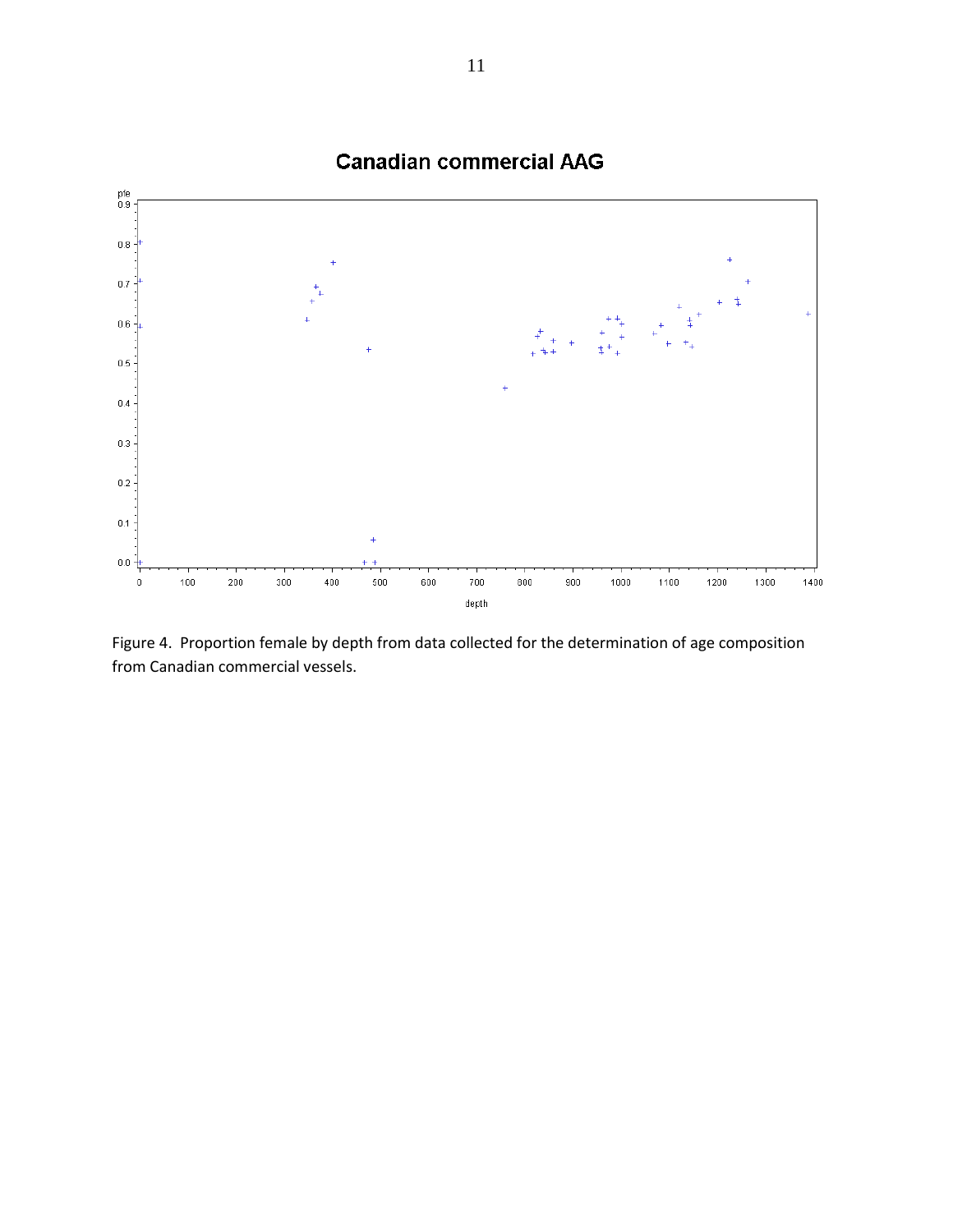

Figure 5. Proportion female by depth from data collected from Spanish commercial vessels.

# **Spanish Commercial**